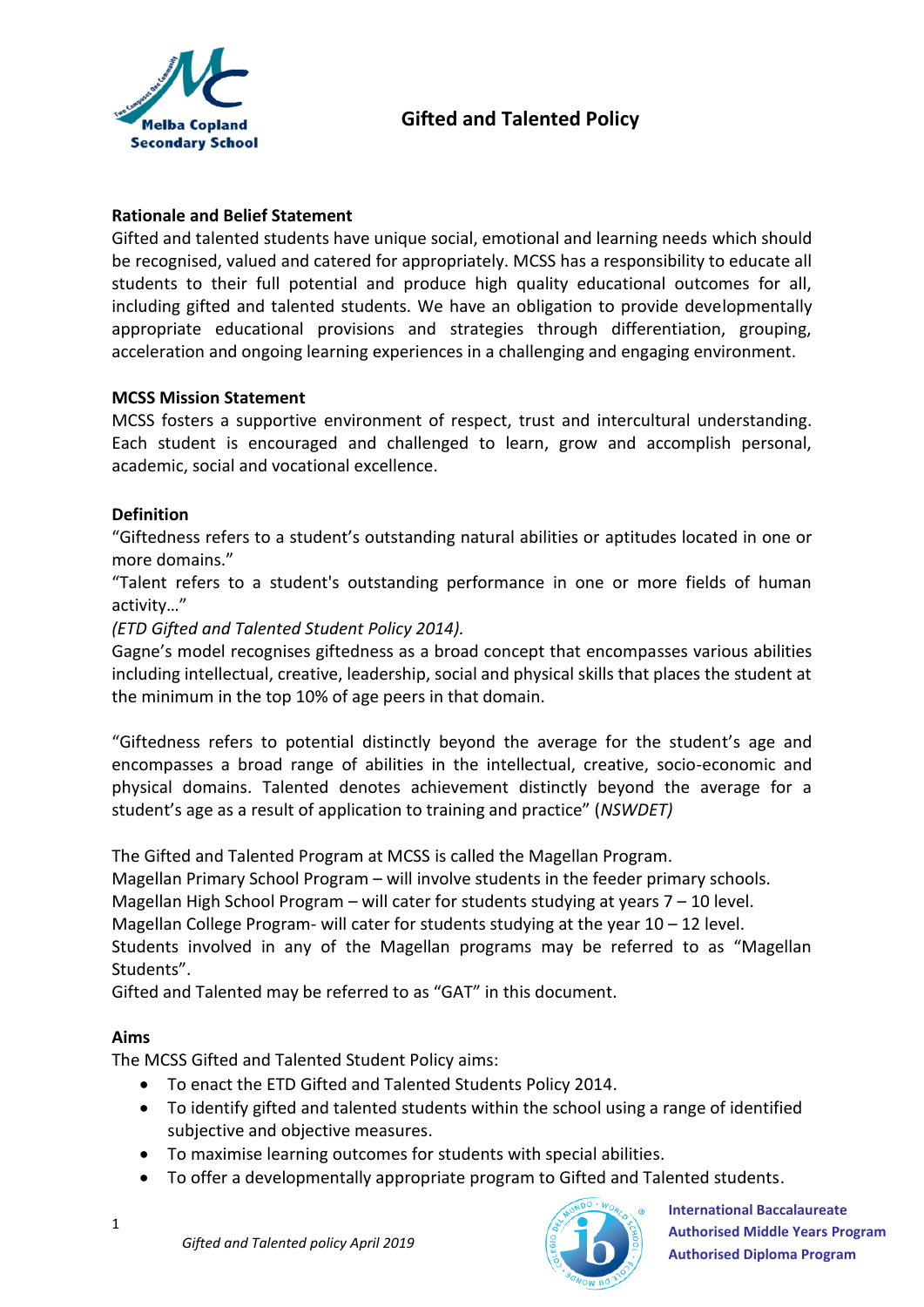- To support gifted students as they transition from Years 5 & 6 (through the Magellan Primary Program) through to Year 12.
- Engage the teachers, students, ETD and parents to work collaboratively to share the responsibility in the education of students with special abilities.
- To encourage the achievement of excellence in all students.
- To enable students so they can independently manage the unique demands placed on gifted students as they achieve their potential.
- To raise parent and student awareness of opportunities and challenges to students with special abilities.

### **Identification of Gifted and Talented Students**

It is essential that identification of gifted and talented students is rigorous and transparent. The process must be justifiable and defendable and include a comprehensive range of identified tools. Consistent with the ACT ETD Gifted and Talented Student Policy 2014, and therefore MCSS, identification is considered with reference to Gagne's Differentiated Model of Giftedness and Talent (2008). (Appendix 1)

Gifted students are found in all communities, regardless of socio-economic, cultural or ethnic background. Some students are difficult to identify, as they may be underachievers, have a disability or specific learning difficulties. Identification at MCSS will be an ongoing process and will continually evolve, recognising different levels of giftedness. It will use multiple criteria and tools appropriate to our community and population and use a range of objective and subjective measures that are culturally fair, ethical and transparent. It is important to not only identify GAT students, but to identify their level of giftedness.

MCSS may include the following tools as part of their identification process: Objective Testing:

- CogAT Test
- AGAT Test
- NAPLAN test
- Off level testing
- PAT Maths, PAT Reading and / or PAT Science
- Teacher developed testing
- Talent identification through performance

### Subjective Testing:

- Parent checklists and nominations
- Under achievement checklists
- Teacher-Nominations and interviews
- Peer-Nominations
- Self-Nominations
- Observational and anecdotal evidence
- Rating Scales eg the Purdue Academic Rating scales
- Educational history

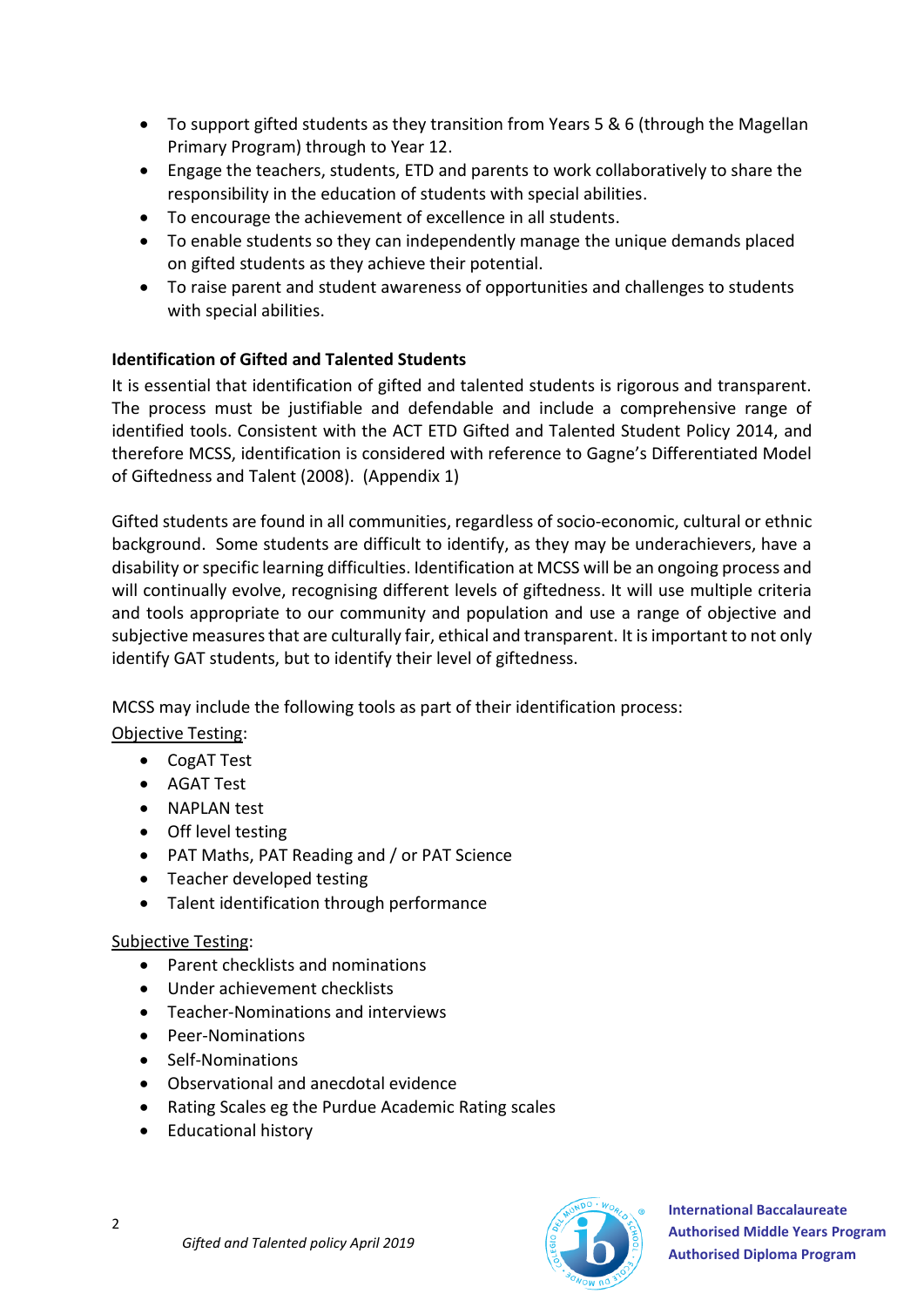MCSS will follow guidelines set out in the ACT Gifted and Talented Student Policy 2014 relating to identification. Training will be provided to staff relating to GAT Identification and the use of a trained psychologist will be enlisted to oversee testing of students that require a specialised approach.

#### **Identification Process**

All students will complete and submit the Magellan and Fast Pace Application form. (If applicable, Parent/Peer/Self Nominations to be completed and submitted with Magellan Application form.

Magellan primary students receive automatic entry into the Magellan HS Program (but for information purposes will also complete the other elements of the identification process, including the Magellan Application form and testing.

Objective Testing (eg CogAT & PAT)

Magellan Interviews

Where required, additional data sourced from primary schools and Gifted and Talented Liaison Officers from the primary schools (GaTLOs) will be sourced

Letters of placement sent out to the successful candidates via email

Unsuccessful candidates contacted via email

Second round offers sent out where available

### **Specific Skills**

Successful Fast Paced students are characterised by a high level of academic skills, evidence of which could include:

- Above average grades in key subjects
- An inquiring approach and independent learning skills
- Being a reader by choice
- Expressing ideas and information confidently and creatively in a variety of communication modes
- Interest in gaining in-depth knowledge
- NAPLAN and Academic Competition results
- Mastery of basic numeracy processes
- Showing a thoughtful consideration of their own learning

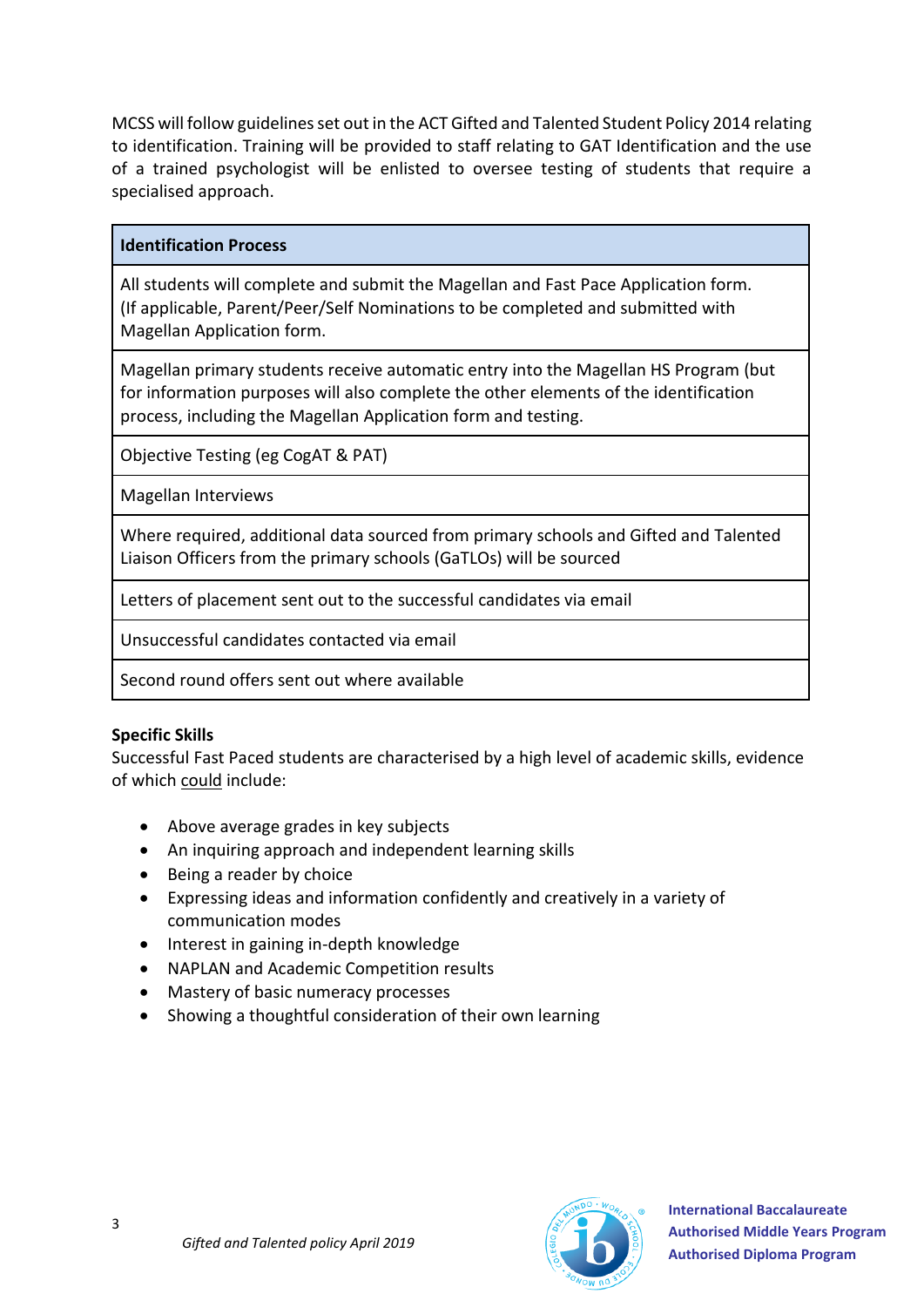#### **Formation of classes**

The most significant of these programs is MAGELLAN, a program for students who have been identified as gifted and/or talented in one or a number of disciplines. These students have a specially modified curriculum that extends and challenges like-minded and likeability students. Students may move through the curriculum at an accelerated rate but are also able to go into more depth to develop their higher order thinking skills. Students also benefit socially from enrichment activities and mixing with students with similar interests and abilities.

In Years 7-10, students may be offered placements in MAGELLAN in the core subjects Mathematics, Science, Language and Literature (English) and Individuals and Society (SOSE). MCSS also recognises that students may be gifted and or talented in specific areas. This may mean that students may be in the Magellan Program for some but not all subjects. Magellan will run for four years from Year 7 to Year 10 in the High School with the addition of a year 10 Magellan program being offered on our college campus. While the college campus does offer a Magellan program for Years 11 and 12, because of the wide variety of curriculum choices, it does not have Magellan classes.

Student numbers and ability levels of each cohort of students will determine the exact configuration of the Magellan Program for each year group. It may include a standalone class for core subjects or run with a Magellan stream and additional Magellan elective. Teachers of the Magellan Program are offered specific professional learning to better meet the needs of GAT students.

### **Expectations and Placement Review**

Students accepted into the Magellan Program are expected to maintain a high standard of academic achievement and satisfactory progress and effort. Students are also expected to maintain a willingness to work consistently at a high level to remain in these classes. Those students who are not coping with the level of work may be disadvantaged by staying in the Magellan program and may be placed in a class that better allows those students to fulfil their potential. Student placements are reviewed at the end of each semester or as required. Parents and carers will be consulted if there are any concerns and if movement in or out of the Magellan Program are being considered (refer identification flowchart in appendix for more information).

### **GAT education and the IB MYP**

A focus on the International Baccalaureate Middle Years Programme (MYP) inquiry-based learning model is a major feature of our year 7-10 curriculum. This prepares students well for either the International Baccalaureate Diploma Programme or the *ACT Senior Secondary Certificate*

Within the MYP framework, we encourage organisational skills, individual research with both interdisciplinary and global connections. The MYP also creates inquisitive learners who integrate their own passion for learning in a holistic way

In Year 9 the students commence their MYP Personal Project, lasting 9 months, which is both demanding and rewarding. It is externally moderated by the International Baccalaureate ensuring high global standards. It allows high ability students to follow an area of passion to a high academic level they may not have had the opportunity to study

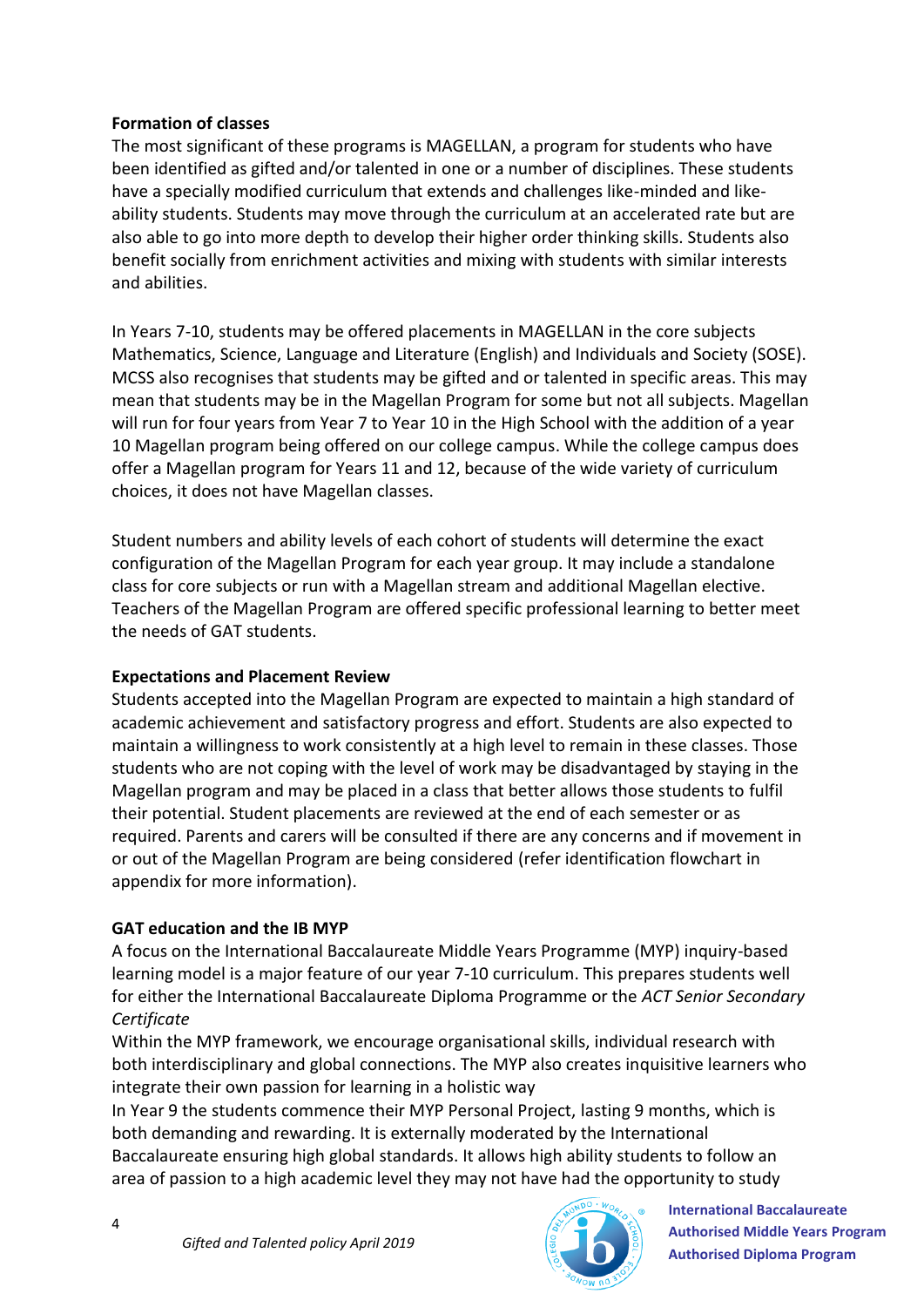within their subject areas. Skills associated with in-depth study of unit modules are promoted by MYP learning processes.

#### **Key Elements of the Magellan Program at MCSS**

• Magellan Primary Program – prior to entering MCSS, identified and selected GAT students from partnering primary schools will be involved in an ongoing program that challenges and extends students in science and mathematics

At MCSS a multi-faceted approach will be taken for gifted and/ or talented students. These will include:

• Differentiation – Magellan students will be identified in their specific area of giftedness. These students will be catered for through a differentiated curriculum. Being a MYP candidate school, we have an inquiry-based learning focus, which supports differentiation in the classroom. Magellan students will be identified to staff within their class.

• Grouping & Extension– at regular times, Magellan students will be taken out of the normal classroom setting and grouped with students of similar ability to undertake a challenging and educationally appropriate program to meet their specific needs. They may miss some class content but as they would have demonstrated mastery in it. What will be provided will replace the content with a more developmentally appropriate, complex and or abstract program that will provide rigorous and challenging work beyond the scope of their peers.

• School and ACT Wide Competitions – Magellan students are encouraged to participate in a range of Academic Competitions and Challenges to extend and enrich their education such as OZCLO, Tournament of the Minds, Da Vinci Decathlon, ICAS, National Sporting Competitions, and Dance Eisteddfods etc.

• Acceleration- within the current class. / Curriculum Compacting – allows students to remain in the same class but accelerate through the normal curriculum, allowing them to advance in the relevant subject area.

• Subject Acceleration – a developmentally appropriate placement of students ahead of their chronological age or their chronological peers in one or more subjects or by one or more whole learning years.

• ILP – Individual Learning Plan, where the case management process recommends it or students undergo subject or whole year acceleration, when students have identified dual exceptionalities or a parent or carer requests it and deemed appropriate. (Dual exceptionality (or twice-exceptionality) refers to gifted students who also present with one or more specific learning difficulties; physical, emotional or behavioural disabilities; or other factors which may impair performance and mask high potential.)

• Talent Workshops – specialised workshops for identified students in specialist areas (GATEWAYS, GERRIC, MCSS developed)

• Honours Program – subject specific specialisation that recognises consistent outstanding achievement and participation in extension and enrichment programs within the MCSS school community.

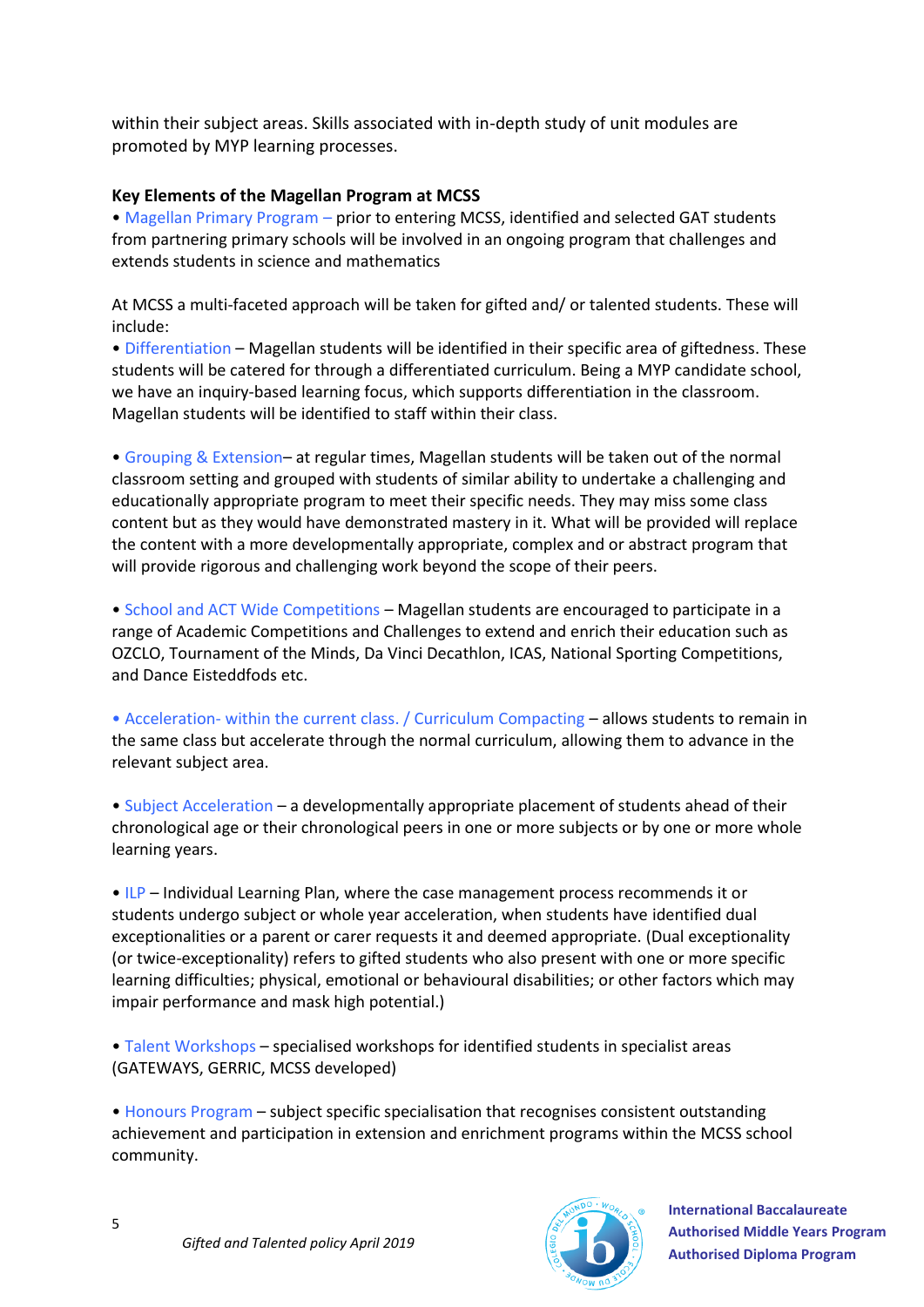• Enrichment – embedded program at MCSS that provides opportunities to enhance, extend and enrich student's education through programs run outside the normal classroom environment.

• Independent study – GAT students often achieve greater success and higher levels of engagement through the use of independent study.

• Differentiated Homework – homework can be tailored to meet the needs of the Magellan students, without increasing the burden of homework quantity.

• Mentors – where appropriate, students may be paired up with a mentor to help the student reach their potential and cope with their unique needs.

• Graded Classes in selected subject areas – Fast Pace classes are selected on past achievement, selection criteria and established potential identified through the MCSS Identification Process.

• Head Start - early entry to college. Students in Year 10 have the opportunity to begin their college entry during year 10 in a range of specialised subjects.

• Subject specific programs – may include band, musicals and performing or visual arts programs, talented athlete programs and Fast Pace classes strengthened to offer further opportunities for Magellan students

MCSS fosters collaborative home – school partnerships to identify students and meet their educational needs. An open and transparent system of identification and engagement will be communicated with parents through a special newsletter.

#### **Honours**

Both programs have close connections with the MCSS Honours program. The MCSS Honours Program aims to provide a range of enrichment and extension activities to all students with gifts and / or talents. The Honours Program also serves to recognise the outstanding achievements of individual students and their contribution to the wider MCSS culture. Honours are subject based awards. The Honours Program will be run each academic year, with students receiving their Honours Certificate at the end of the year.

It is a requirement that Magellan students compete in a minimum of two Academic Competitions in their area of strength and/ or interest per year.

**Additional Magellan Programs on offer during the school year:**

Magellan Dance Talented Sports Program Faculty extension programs (including academic competitions – refer to appendix).

#### **Policy documents and resources**:

ACT Education and Training Directorate Gifted and Talented Students Policy 2014 (updated 2017)

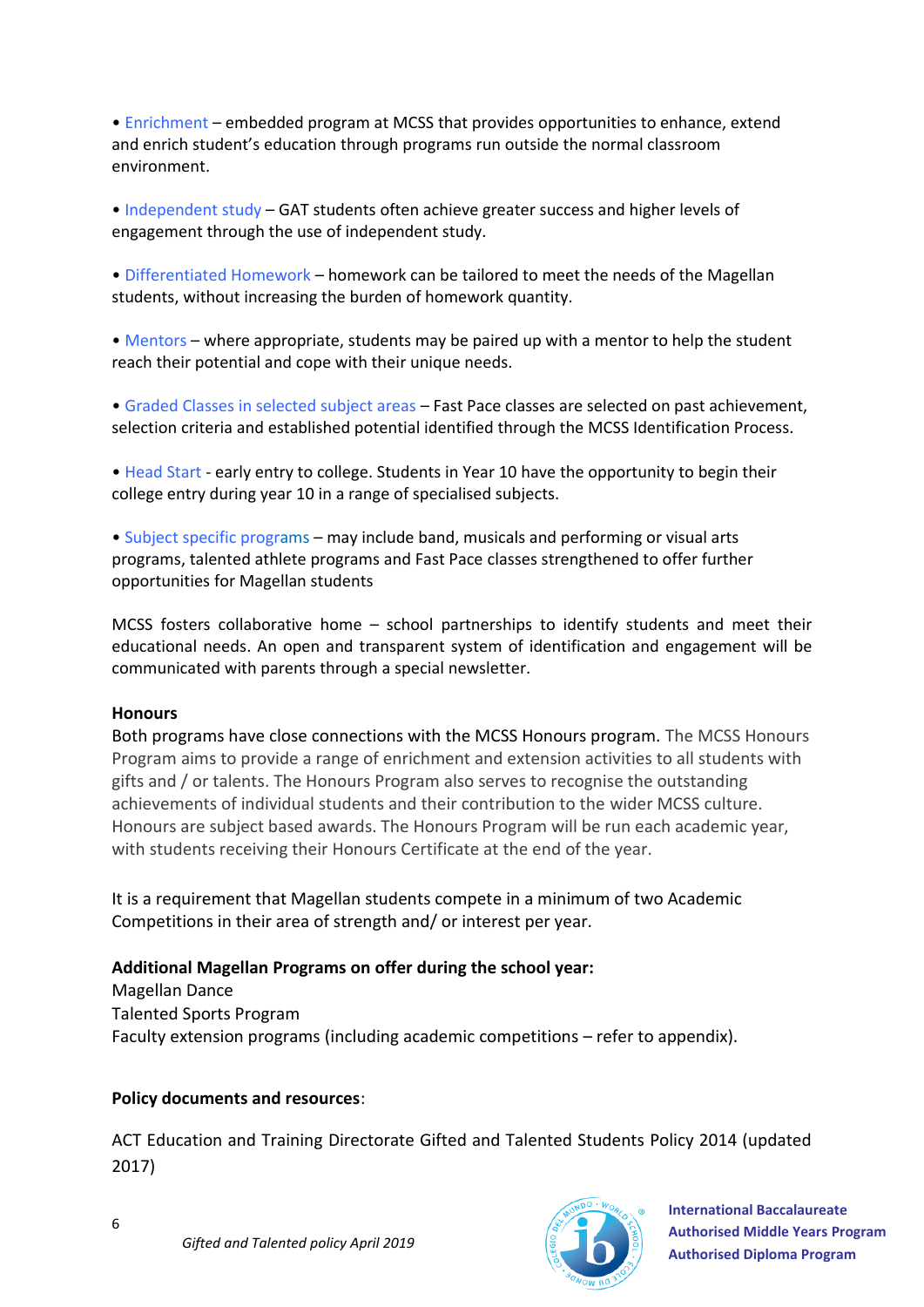#### Cagne's Differentiated Model of Giftedness and Talent

IB *Middle Years programme: From Principles to Practice*, May 2014

The *Australian Curriculum* can be viewed online: [http://www.australiancurriculum.edu.au](http://www.australiancurriculum.edu.au/)

IBO Middle Years Programme: *Further guidance for developing MYP assessed curriculum,* April 2015

#### **Review Dates:**

June 2014 June 2016 April 2018 April 2019

#### **Appendix:**

- Cagne's Differentiated Model of Giftedness and Talent (2008).
- Identification Flowchart
- Faculty extension programs

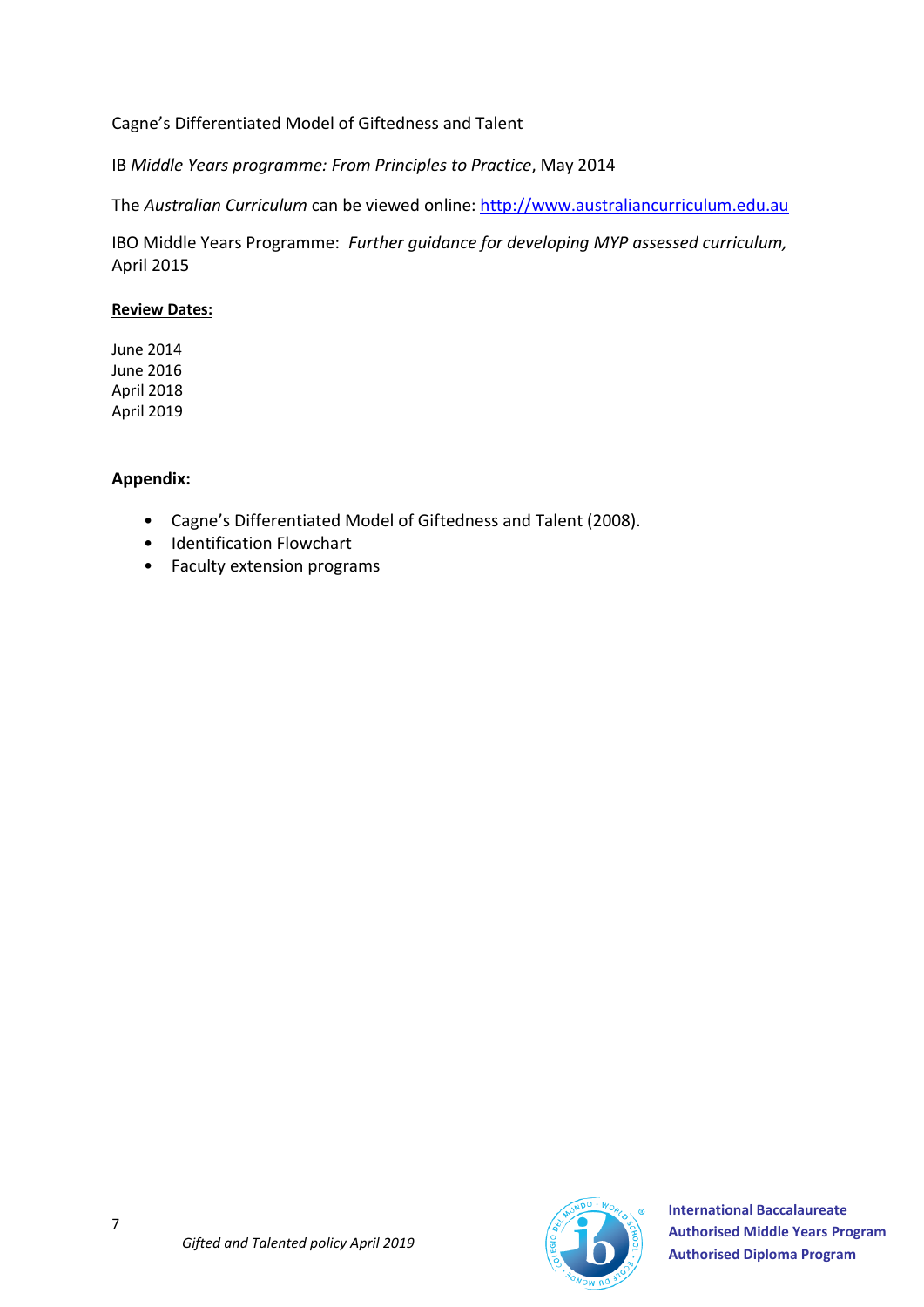### **Gagné's Model of Giftedness and Talent (DMGT) (2008)**



8

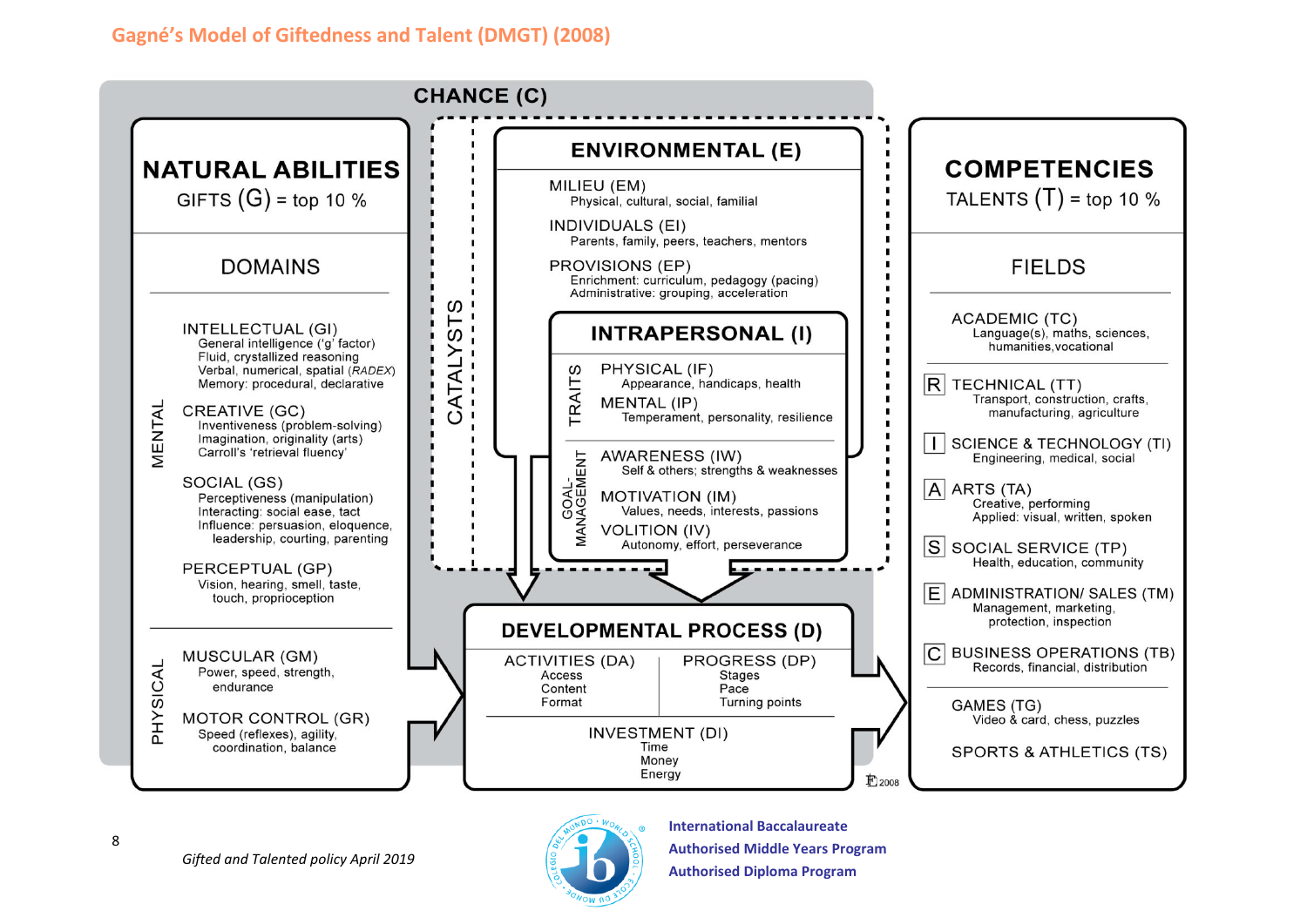

# **MCSS Gifted and Talented (G&T) Magellan and Fast-Paced Programmes**



**Education** 

ACT

#### **Application by early June:**

All students complete and submit the Magellan / Fast Pace Application form to MCSS. Students may be nominated by parents/guardian or their school.

#### **Assessment:**

During the enrolment process, a range of evidence will be collected using multiple criteria and tools appropriate to the MCSS community and population. This will include Magellan testing run by MCSS in **mid to late June,** as well as subjective tools such as teacher or parent checklists, GaTLOs (Primary School Gifted and Talented Liaison Officers) referrals, educational history, performance evidence etc.

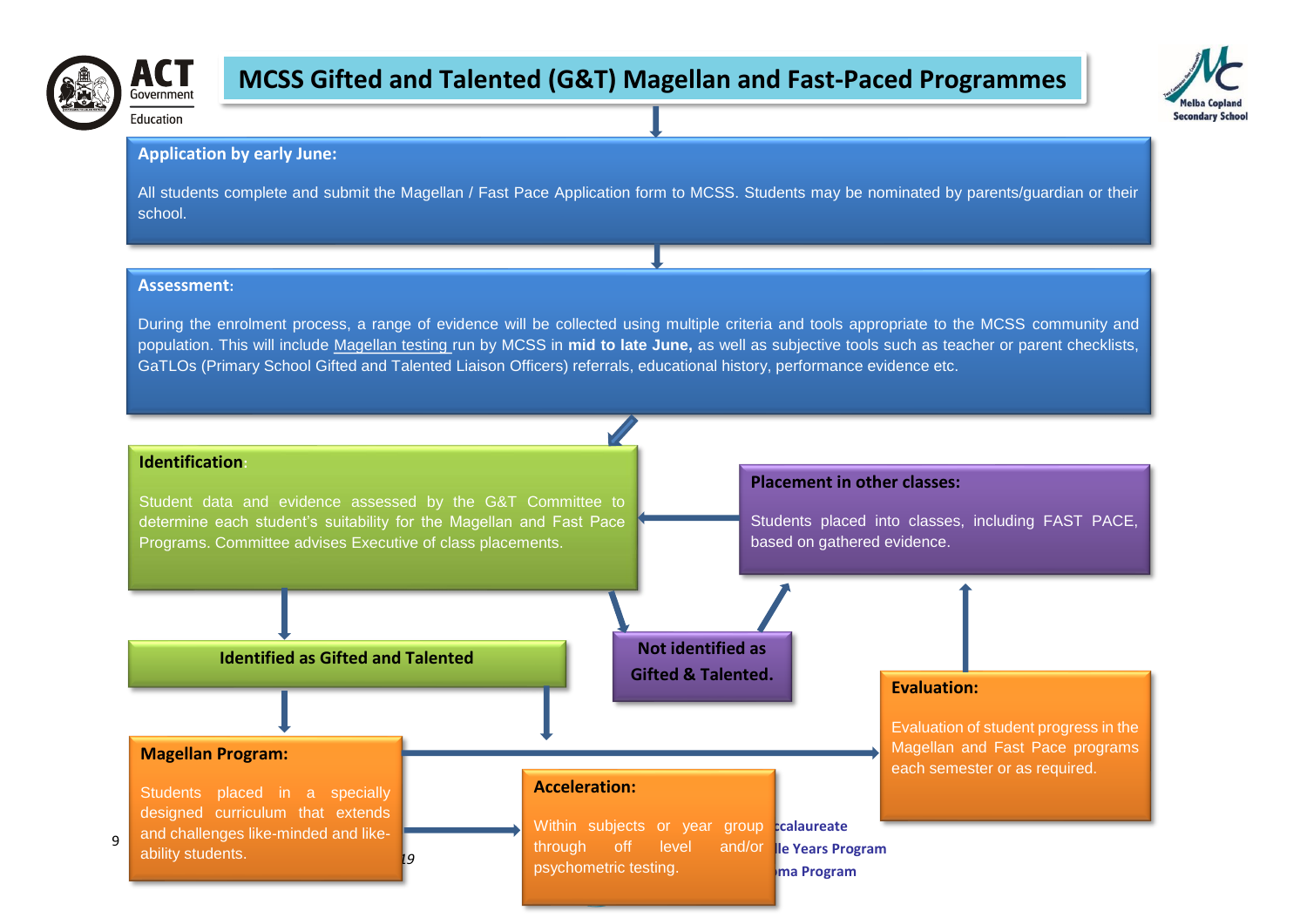## **Faculty Extension Opportunities**

#### **Language & Literature and Individuals & Society**

| Program / what could be offered                                            | Date     | Year groups  |   |              |              |    |    |  |  |
|----------------------------------------------------------------------------|----------|--------------|---|--------------|--------------|----|----|--|--|
|                                                                            |          |              | 8 | 9            | 10           | 11 | 12 |  |  |
| Magellan Program                                                           | All Year | v            | ✓ | ✓            | ✓            |    |    |  |  |
| Australian Geography Competition                                           | May      | $\checkmark$ |   | ✓            | ✓            |    |    |  |  |
| <b>ICAS Writing</b>                                                        | May      | $\checkmark$ |   |              | ✓            |    |    |  |  |
| <b>ICAS Spelling</b>                                                       | May      | $\checkmark$ |   | $\checkmark$ | $\checkmark$ |    |    |  |  |
| <b>ICAS English</b>                                                        | July     | v            | v | $\checkmark$ | ✓            |    |    |  |  |
| <b>Australian History Competition</b>                                      | March    |              |   |              |              |    |    |  |  |
| Dorothy McKellar Poetry Competition                                        | Term 2   | $\checkmark$ |   |              |              |    |    |  |  |
| International Baccalaureate Certificates (Literature, History, Philosophy, |          |              |   |              |              |    |    |  |  |
| Psychology)                                                                |          |              |   |              |              |    |    |  |  |
| Litlinks Writing Competition                                               |          |              |   |              |              |    |    |  |  |
| <b>UNSW English Competition</b>                                            |          |              |   |              |              |    |    |  |  |
| National History Challenge                                                 |          |              |   |              |              | ✓  |    |  |  |
| <b>ANU Social Sciences Day</b>                                             |          |              |   |              |              |    |    |  |  |

#### **Language Acquisition**

10

| Program / what could be offered                                                                                                                                                                                                                  | <b>Date</b>    | Year groups |   |   |    |  |    |  |  |
|--------------------------------------------------------------------------------------------------------------------------------------------------------------------------------------------------------------------------------------------------|----------------|-------------|---|---|----|--|----|--|--|
|                                                                                                                                                                                                                                                  |                |             | ō | q | 10 |  | 12 |  |  |
| OZCLO: Work in a team of four to complete a 2-hour language analysis<br>challenge. The winners from each region then compete at a national level.<br>Achievements are recognised at the junior (years 9-10) and senior (years 11-<br>12) levels. | July-August    |             |   |   |    |  |    |  |  |
| ANU Language Extension Program Year 11/12                                                                                                                                                                                                        |                |             |   |   |    |  |    |  |  |
| <b>Education Perfect Language Perfect Championships</b>                                                                                                                                                                                          | April          |             |   |   |    |  |    |  |  |
| Student Exchange opportunities                                                                                                                                                                                                                   | <b>Various</b> |             |   |   |    |  |    |  |  |
| <b>International Trips</b>                                                                                                                                                                                                                       | Various        |             |   |   |    |  |    |  |  |
| French and Spanish Film festivals                                                                                                                                                                                                                | March          |             |   |   |    |  |    |  |  |
| International Baccalaureate Certificate                                                                                                                                                                                                          |                |             |   |   |    |  |    |  |  |
| ANU Languages Day                                                                                                                                                                                                                                |                |             |   |   |    |  |    |  |  |
| <b>Mandarin Contest Award</b>                                                                                                                                                                                                                    |                |             |   |   |    |  |    |  |  |
| Australia and China Friendship Society Awards                                                                                                                                                                                                    |                |             |   |   |    |  |    |  |  |

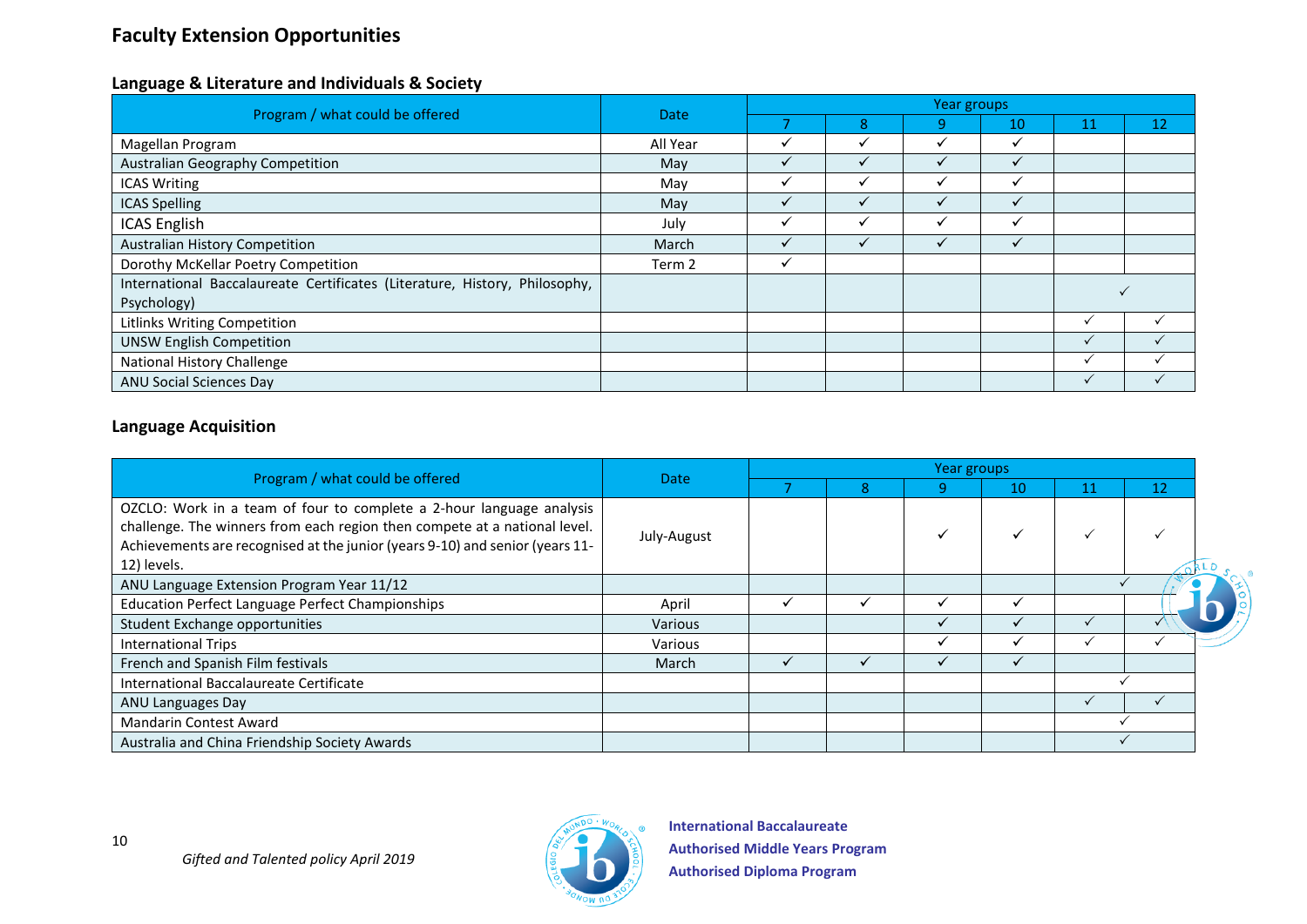#### **Science & Design**

| Program / what could be offered                                                                                                                                                                                                                                                 | <b>Date</b>      | Year groups    |              |              |              |              |                 |  |  |
|---------------------------------------------------------------------------------------------------------------------------------------------------------------------------------------------------------------------------------------------------------------------------------|------------------|----------------|--------------|--------------|--------------|--------------|-----------------|--|--|
|                                                                                                                                                                                                                                                                                 |                  | $\overline{7}$ | 8            | 9            | 10           | 11           | 12 <sub>2</sub> |  |  |
| Magellan Program                                                                                                                                                                                                                                                                | All year         | ✓              | ✓            | ✓            | ✓            | $\checkmark$ | ✓               |  |  |
| Australian National Chemistry Quiz                                                                                                                                                                                                                                              | August           | $\checkmark$   | $\checkmark$ | $\checkmark$ | $\checkmark$ | $\checkmark$ | ✓               |  |  |
| Australian STEM Video Challenge: Ever wanted to design and build your very own<br>video game? All you need is a couple of friends and a great idea. The challenge is<br>divided into categories for Years 5-8 and Years 9-12.<br>Upper Primary and Secondary (Year levels 5-12) | February - April | ✓              | $\checkmark$ | ✓            |              |              |                 |  |  |
| <b>ACT Science Fair Projects</b>                                                                                                                                                                                                                                                | January - August | $\checkmark$   | $\checkmark$ | $\checkmark$ | $\checkmark$ |              |                 |  |  |
| Streamwatch project. https://australianmuseum.net.au/streamwatch<br>Water quality monitoring project engaging students with community groups around<br>testing local watercourses.                                                                                              | All Year         | ✓              | $\checkmark$ | ✓            | $\checkmark$ |              |                 |  |  |
| <b>ICAS Science</b>                                                                                                                                                                                                                                                             | All year         | $\checkmark$   | $\checkmark$ | $\checkmark$ | $\checkmark$ |              |                 |  |  |
| <b>ICAS Digital Technologies</b>                                                                                                                                                                                                                                                | All year         | $\checkmark$   | $\checkmark$ | $\checkmark$ | $\checkmark$ |              |                 |  |  |
| NCSS Coding Challenge (programming)                                                                                                                                                                                                                                             | July             | ✓              | $\checkmark$ | ✓            | $\checkmark$ |              |                 |  |  |
| Hour of code Competition(programming)                                                                                                                                                                                                                                           | December         | $\checkmark$   | $\checkmark$ | $\checkmark$ | $\checkmark$ |              |                 |  |  |
| Code Quest Competition (Python Coding)(Request will be sent to the Shared Services<br>to install Python IDE onto students' Chromebooks)                                                                                                                                         | July             | $\checkmark$   | $\checkmark$ | $\checkmark$ | $\checkmark$ |              |                 |  |  |
| Web.Comp (HTMLCSS)                                                                                                                                                                                                                                                              | March            | $\checkmark$   | $\checkmark$ | $\checkmark$ | $\checkmark$ |              |                 |  |  |
| Computational And Algorithmic Thinking (CAT): A one-hour competition where you'll<br>have to use your problem solving skills to perform procedures and answer questions.<br>There are four papers; upper primary, years 7-8; intermediate years 9-10; senior years<br>$11 - 12$ | March/April      | ✓              | $\checkmark$ | $\checkmark$ | ✓            |              |                 |  |  |

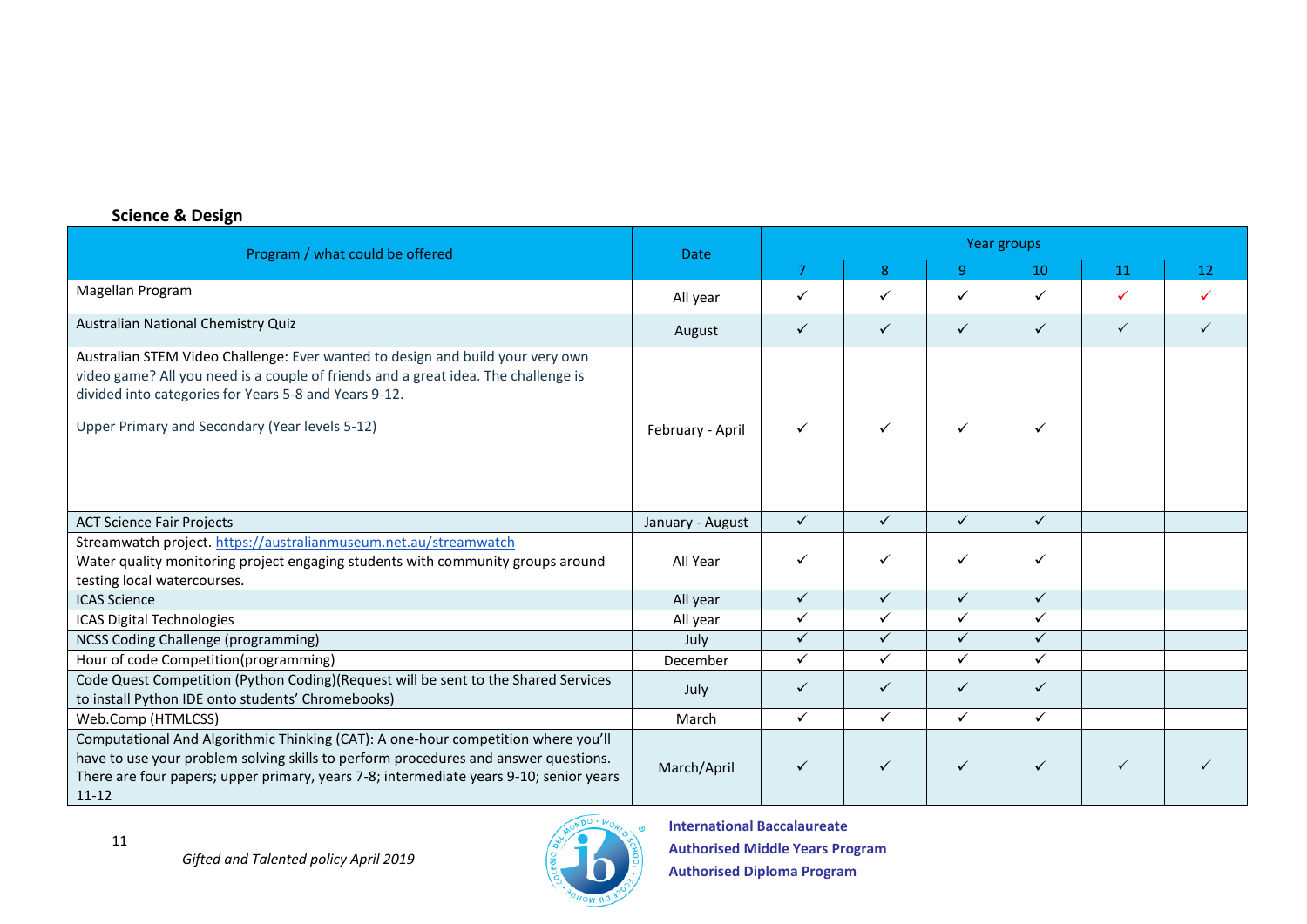| RoboCup Junior Australia: Work as a team to program your robot to compete against<br>others in a game of soccer, a dance routine, or a rescue mission. There are competitions<br>right across the country - check out their website for dates and details. | September     |  |  |  |
|------------------------------------------------------------------------------------------------------------------------------------------------------------------------------------------------------------------------------------------------------------|---------------|--|--|--|
| National Cyber Security Challenge                                                                                                                                                                                                                          | From February |  |  |  |
| Google Code-in: Discover what it's like to work on an open source project, as you<br>complete bite-sized tasks and compete against other students from around the world.                                                                                   |               |  |  |  |
| Cyber Taipan - Cyber Security challenge                                                                                                                                                                                                                    | Term 3 and 4  |  |  |  |
| CIT Bridge Building                                                                                                                                                                                                                                        | Term 2        |  |  |  |

#### **Health & Physical Education**

|                                     | <b>Date</b>      | Year groups |  |  |    |    |    |  |  |
|-------------------------------------|------------------|-------------|--|--|----|----|----|--|--|
| Program / what could be offered     |                  |             |  |  | 10 | ᆂᆂ | 12 |  |  |
| <b>Talented Athlete Program</b>     | All Year         |             |  |  |    |    |    |  |  |
| Volleyball Squad                    | All Year         |             |  |  |    |    |    |  |  |
| <b>Exercise Science</b>             | All Year         |             |  |  |    |    |    |  |  |
| <b>College Sport and Recreation</b> | All Year / Sem 2 |             |  |  |    |    |    |  |  |
| College Sport                       | All Year         |             |  |  |    |    |    |  |  |
|                                     |                  |             |  |  |    |    |    |  |  |

#### **Mathematics**

| Program / what could be offered                              | <b>Date</b>          | Year groups |  |  |     |   |   |  |  |
|--------------------------------------------------------------|----------------------|-------------|--|--|-----|---|---|--|--|
|                                                              |                      |             |  |  | LO. | ᆠ | ∸ |  |  |
| Magellan Program                                             | All Year             |             |  |  |     |   |   |  |  |
| Maths Olympiad: 5 competitions over 5 months (school funded) | March -<br>September |             |  |  |     |   |   |  |  |
| <b>Australian Maths Competition</b>                          | July / August        |             |  |  |     |   |   |  |  |
| ANU Maths Day                                                |                      |             |  |  |     |   |   |  |  |

#### **Arts**

| Program / what could be offered                       | Date          | Year groups |  |  |    |  |  |  |  |
|-------------------------------------------------------|---------------|-------------|--|--|----|--|--|--|--|
|                                                       |               |             |  |  | 10 |  |  |  |  |
| Limelight                                             | July / August |             |  |  |    |  |  |  |  |
| Art Competition: http://www.ozkids.com.au/gallery.php | September     |             |  |  |    |  |  |  |  |
| Art Competition: http://www.blackswanprize.com.au/    | April – July  |             |  |  |    |  |  |  |  |
| Band Program - includes performances and eisteddfods  | All year      |             |  |  |    |  |  |  |  |
| Dance Festival                                        | September     |             |  |  |    |  |  |  |  |



**International Baccalaureate**

**Authorised Middle Years Program Authorised Diploma Program**